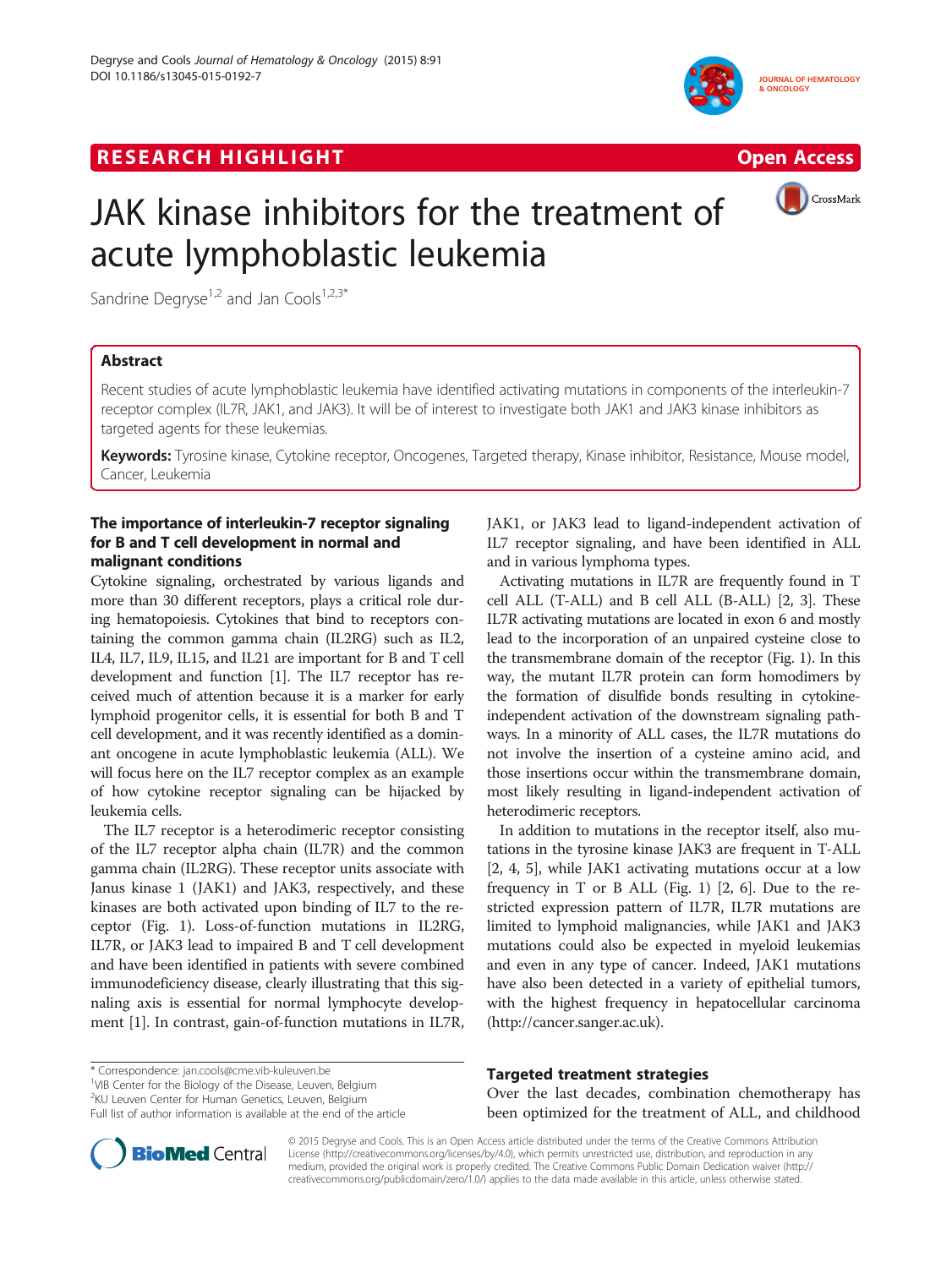<span id="page-1-0"></span>

ALL can now be cured in more than 80 % of children. Patients, however, suffer from serious short-term and long-term side effects of intensive treatment, and adult ALL patients have a poor outcome. With an increasing understanding of the molecular defects implicated in the pathogenesis of ALL, it is now possible to design patient-specific therapies where treatment is based on the mutational status of the leukemia cells. Since the IL7 receptor complex (JAK1, JAK3, IL7R) is mutated in up to 25 % of the T-ALL cases, this could be one of the new therapeutic targets to be explored.

Protein tyrosine kinases are interesting proteins from a therapeutic perspective, because these enzymes are easy to target with small molecule inhibitors and these proteins are often mutated and constitutively activated in cancer. The ABL inhibitor imatinib has revolutionized treatment of chronic myeloid leukemia, and also in BCR-ABL positive ALL, the combination of ABL kinase

inhibitors with chemotherapy has shown promising results. Since the initial successes with imatinib, many other kinase inhibitors have been developed, including a variety of JAK kinase inhibitors (Table [1\)](#page-2-0). While most of these inhibitors are still under development, the JAK1/ JAK2-selective inhibitor ruxolitinib is already FDA approved for treatment of patients with myelofibrosis, and the JAK3-selective inhibitor tofacitinib received FDA approval for the treatment of patients with rheumatoid arthritis. These data demonstrate that JAK kinase inhibitors can be administered safely and open new possibilities for the treatment of T-ALL with IL7R, JAK1, or JAK3 mutations. With T-ALL being a rare leukemia, it is very fortunate that numerous JAK inhibitors are already available and could potentially be repurposed for the treatment of T-ALL.

It has been reported that JAK1 [\[7](#page-4-0)], IL7R [[3\]](#page-3-0), and JAK3 [[8\]](#page-4-0) mutants are sensitive to JAK-selective inhibition. JAK1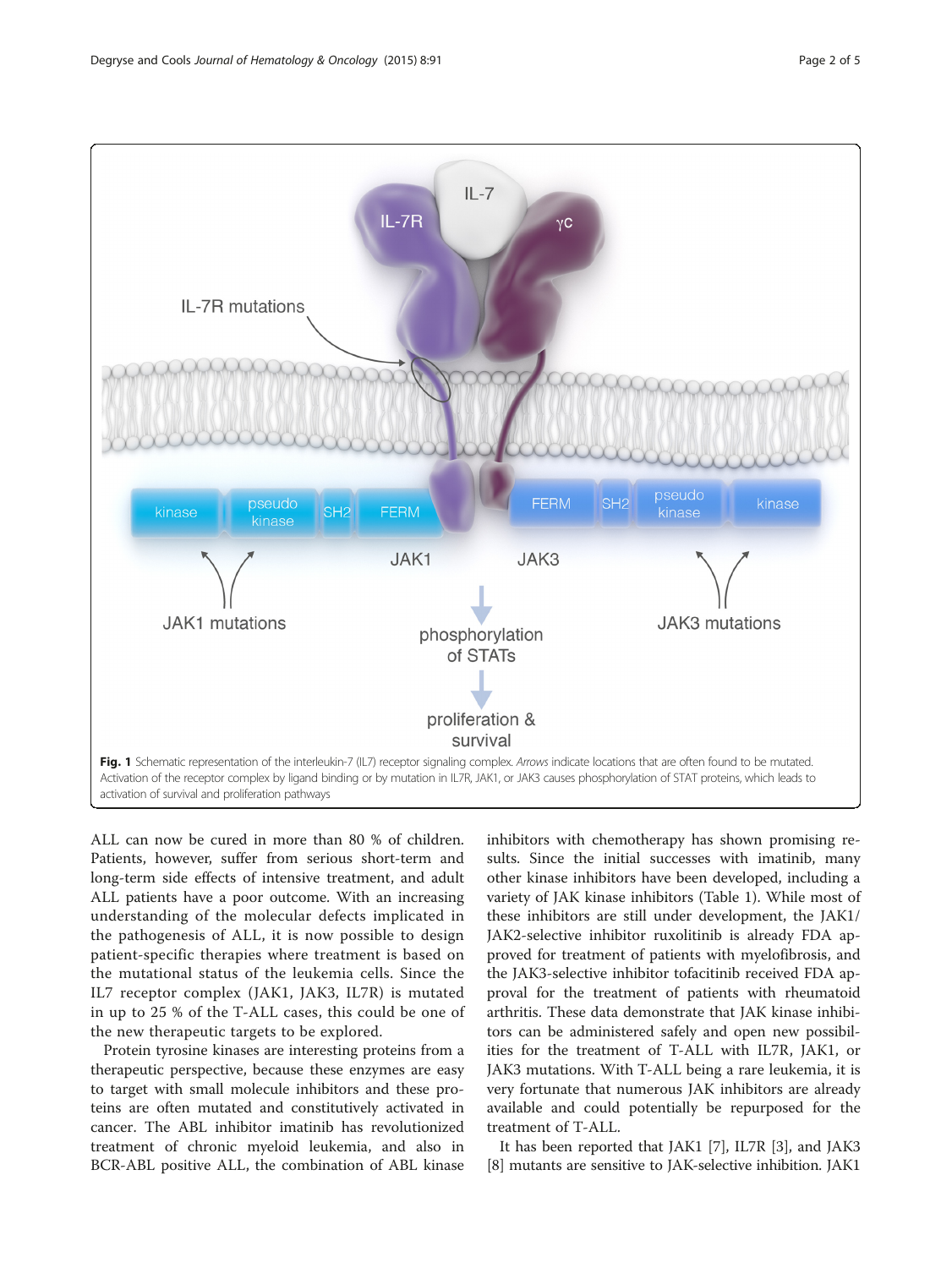| Name                       | Selectivity   | Patient group                                | Clinical phase |
|----------------------------|---------------|----------------------------------------------|----------------|
| Baricitinib (LY3009104)    | <b>JAK1/2</b> | Rheumatoid arthritis                         | Phase 3        |
|                            |               | Psoriasis                                    |                |
| Ruxolitinib (INCB18424)    | <b>JAK1/2</b> | Acute leukemia                               | Phase 1/2      |
|                            |               | Chronic myeloid leukemia (CML)               |                |
|                            |               | Acute myeloid leukemia (AML)                 | FDA approved   |
|                            |               | Myelofibrosis                                |                |
| Decernotinib (VX-509)      | JAK3          | Rheumatoid arthritis                         | Phase 2/3      |
| Tofacitinib<br>(CP-690550) | JAK3          | Rheumatoid arthritis                         | FDA approved   |
| <b>INCB039110</b>          | JAK1          | Primary myelofibrosis                        | Phase 2        |
|                            |               | Post-polycythemia vera fibrosis              |                |
|                            |               | Post-essential thrombocythemia myelofibrosis |                |
| PF-04965842                | JAK1          | Plaque psoriasis                             | Phase 2        |
| Filgotinib (GLPG0634)      | JAK1          | Rheumatoid arthritis                         | Phase 2        |
|                            |               | Crohn's disease                              |                |
| <b>INCB047986</b>          | JAK1          | Rheumatoid arthritis                         | Phase 2        |
| Momelotinib (CYT387)       | JAK1/JAK2     | Primary myelofibrosis                        | Phase 1/2      |
|                            |               | Post-polycythemia vera myelofibrosis         | Phase 2        |
|                            |               | Post-essential thrombocythemia myelofibrosis |                |
|                            |               | Polycythemia vera                            |                |
|                            |               | Essential thrombocythemia                    | Phase 2        |
| GSK2586184                 | JAK1          | Psoriasis                                    | Phase 2        |
|                            |               | Systemic lupus erythematosus                 |                |
| AT9283                     | JAK2/JAK3     | Multiple myeloma                             | Phase 2        |
|                            |               | Acute myeloid leukemia                       | Phase 1/2      |
|                            |               | Acute lymphoblastic leukemia                 |                |
|                            |               | Chronic myeloid leukemia                     |                |
|                            |               | Myelodysplastic syndromes                    |                |
|                            |               | Myelofibrosis                                |                |

<span id="page-2-0"></span>Table 1 JAK1 and JAK3-selective inhibitors currently in clinical studies

is indispensable for IL7R mutants in order to maintain activation of downstream proteins such as STAT5 [\[3\]](#page-3-0). Similarly, we reported several lines of evidence that JAK1 is required for the transforming mechanisms of most JAK3 mutants. Thus, although the number of ALL patients with specific mutations in IL7R, JAK1, or JAK3 is low, all these cases together represent about 27 % of T-ALL cases and are all likely to respond to JAK inhibitors [\[9](#page-4-0)].

#### In vivo models for testing potential compounds

We recently showed that most JAK3 mutations, identified in T-ALL patient samples, caused leukemia in a mouse model [[8](#page-4-0)]. In the development of mouse models expressing JAK3 mutations, we mainly focused on the JAK3 M511I mutation, which is the most common mutation found in T-ALL. Mice receiving bone marrow transplantation with cells expressing the JAK3 M511I mutant developed a lymphoproliferative disease over the first 12 weeks, followed by progression to an acute phase characterized by a rapid increase in white blood cell (WBC) counts. All animals eventually succumbed to the disease within 14 to 28 weeks after receiving the bone marrow transplantation [\[8](#page-4-0)]. The disease was characterized by splenomegaly, enlarged thymus, and enlarged lymph nodes. All mice showed an accumulation of CD8 single positive immature T cells in the peripheral blood and hematopoietic tissues. The leukemic cells were transplantable to secondary recipient mice and were characterized by the presence of additional mutations in Notch1, Pten, Kras, and other genes. Mice which received a bone marrow transplant of cells expressing wild-type JAK3 did not develop any disease phenotype [\[8\]](#page-4-0).

Primary and secondary transplanted mice were subsequently used to test the efficacy of the JAK3-selective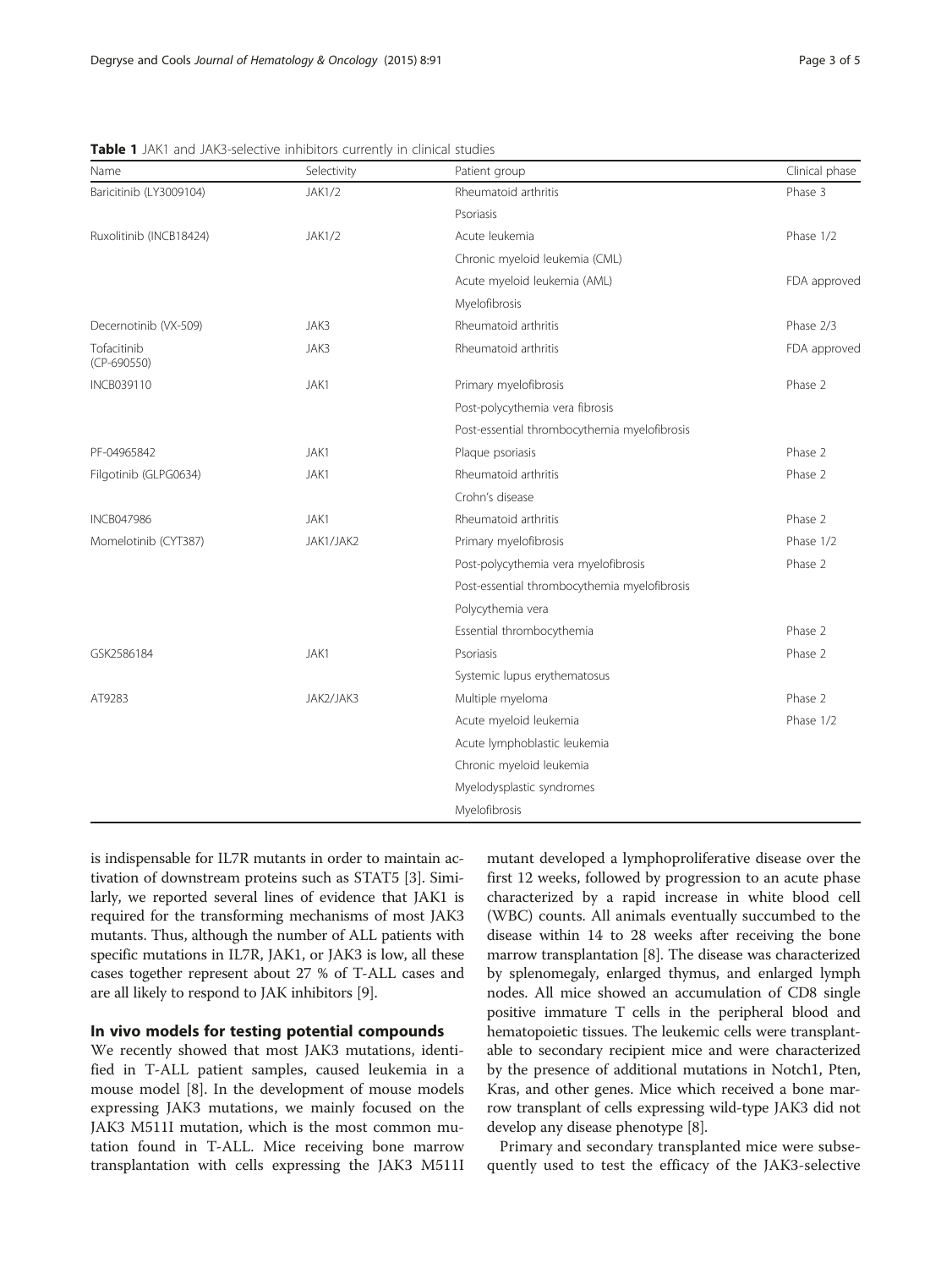<span id="page-3-0"></span>inhibitor, tofacitinib (Xeljanz, Pfizer), to treat leukemia progression. Mice treated with tofacitinib showed a decrease in WBC count, while mice receiving placebo treatment had an increase in WBC count during treatment. Pathological analysis of tissues showed a high percentage of apoptotic cells in tofacitinib-treated mice, while placebo-treated mice had very low amount of apoptotic cells. Spleen and thymus weight was significantly lower in tofacitinib-treated mice compared to placebo-treated mice. These data demonstrate that JAK inhibitors such as tofacitinib show activity in mouse leukemia models [[8](#page-4-0)]. However, when treatment was stopped, WBC counts increased, and all animals eventually succumbed to the disease, showing that kinase inhibitors alone cannot lead to complete eradication of the leukemia cells in this mouse model.

In a separate study, Maude and colleagues investigated the efficacy of ruxolitinib for the treatment of early T cell precursor ALL (ETP-ALL) using xenografted human leukemia samples. Injection of ETP-ALL samples in immune deficient NSG mice led to the expansion of the leukemia cells in vivo, which was observed by increasing numbers of human blast cells in the peripheral blood and spleen of the NSG mice over time. Treatment of these animals with ruxolitinib, a JAK1/JAK2 inhibitor, caused a dramatic reduction of peripheral and spleen blasts, even as a single agent. Interestingly, the efficacy of ruxolitinib was observed not only in three samples with JAK1 or JAK3 mutation, but also in two ETP-ALL samples without JAK1, JAK3, or IL7R mutation [\[10](#page-4-0)]. These data indicate that JAK inhibitors are promising agents for the treatment of T-ALL, and that clinical trials to test these agents are warranted. JAK1, JAK3, or IL7R mutations predict response to JAK inhibitors, but even T-ALL cases without such mutations could potentially respond to JAK inhibition, most likely due to the presence of other, yet unknown, mechanisms leading to activation of the JAK/STAT pathway.

#### What about resistance?

Targeted agents such as tyrosine kinase inhibitors are very active and specific and typically show strong anti-cancer effects, but suffer from the fact that they bind to the target kinase in one specific part, typically the ATP-binding pocket. As a consequence, oncogenic kinases can become resistant to the inhibitor by mutating a single amino acid, a problem that has been observed in nearly all clinical applications of targeted cancer treatment.

It is too early to tell whether JAK inhibitors would show clinical efficacy for the treatment of T-ALL, but in case this is successful, can we also expect resistance and how could we design the best inhibitors? Would it be possible to design a strategy to prevent or limit the development of resistance? The intimate interplay between

the JAK1 and JAK3 kinase at the IL7 receptor may offer opportunities for the prevention of resistance development. A recent study showed that cells transformed by a JAK3 mutant could become resistant to a JAK3-selective inhibitor by acquiring another activating mutation in JAK1 [[11\]](#page-4-0). By targeting both JAK1 and JAK3 in JAK3 mutant leukemia cells, it may be very difficult for the leukemia cells to overcome this block by just one mutation. Moreover, our study showed that combination of JAK3-selective and JAK1 selective inhibitors had a clear synergistic effect on the growth of JAK3 mutant cells [\[8](#page-4-0)]. In this way, the dose of both drugs could be lowered while still achieving a good inhibition of the signaling pathways.

While combined inhibition of both JAK1 and JAK3 could be beneficial for the treatment of a subset of the T-ALL cases, it is also clear that another group of mutants are very much dependent on JAK1 or JAK3 only. It will be important to further clarify the mechanisms by which the different JAK1, JAK3, and IL7R mutants transform cells. Better insight in the exact signaling pathways that are activated by each of the mutants could help the rational selection of targeted agents to achieve better responses and prevent the development of resistance.

#### Abbreviations

ALL: acute lymphoblastic leukemia; B-ALL: B cell acute lymphoblastic leukemia; ETP-ALL: early thymic precursor acute lymphoblastic leukemia; STAT: signal transducer and activator of transcription; T-ALL: T cell acute lymphoblastic leukemia; WBC: white blood cell.

#### Competing interests

The authors declare that they have no competing interests.

#### Authors' contributions

SD and JC wrote the manuscript. Both authors read and approved the final manuscript.

#### Acknowledgements

The authors thank somersault18:24 for preparing the figure.

#### Author details

<sup>1</sup>VIB Center for the Biology of the Disease, Leuven, Belgium. <sup>2</sup>KU Leuven Center for Human Genetics, Leuven, Belgium. <sup>3</sup>Herestraat 49 (Box 602), 3000 Leuven, Belgium.

#### Received: 5 February 2015 Accepted: 18 July 2015 Published online: 26 July 2015

#### References

- 1. O'Shea JJ, Plenge R. JAK and STAT signaling molecules in immunoregulation and immune-mediated disease. Immunity. 2012;36:542–50.
- 2. Zhang J, Ding L, Holmfeldt L, Wu G, Heatley SL, Payne-Turner D, et al. The genetic basis of early T-cell precursor acute lymphoblastic leukaemia. Nature. 2012;481:157–63.
- 3. Zenatti PP, Ribeiro D, Li W, Zuurbier L, Silva MC, Paganin M, et al. Oncogenic IL7R gain-of-function mutations in childhood T-cell acute lymphoblastic leukemia. Nature Genetics. 2011;43:932–9.
- 4. De Keersmaecker K, Atak ZK, Li N, Vicente C, Patchett S, Girardi T. Exome sequencing identifies mutation in CNOT3 and ribosomal genes RPL5 and RPL10 in T-cell acute lymphoblastic leukemia. Nature Genetics. 2012;1–6.
- 5. Kalender Atak Z, Gianfelici V, Hulselmans G, De Keersmaecker K, Devasia AG, Geerdens E, et al. Comprehensive analysis of transcriptome variation uncovers known and novel driver events in T-cell acute lymphoblastic leukemia. PLoS Genet. 2013;9, e1003997.